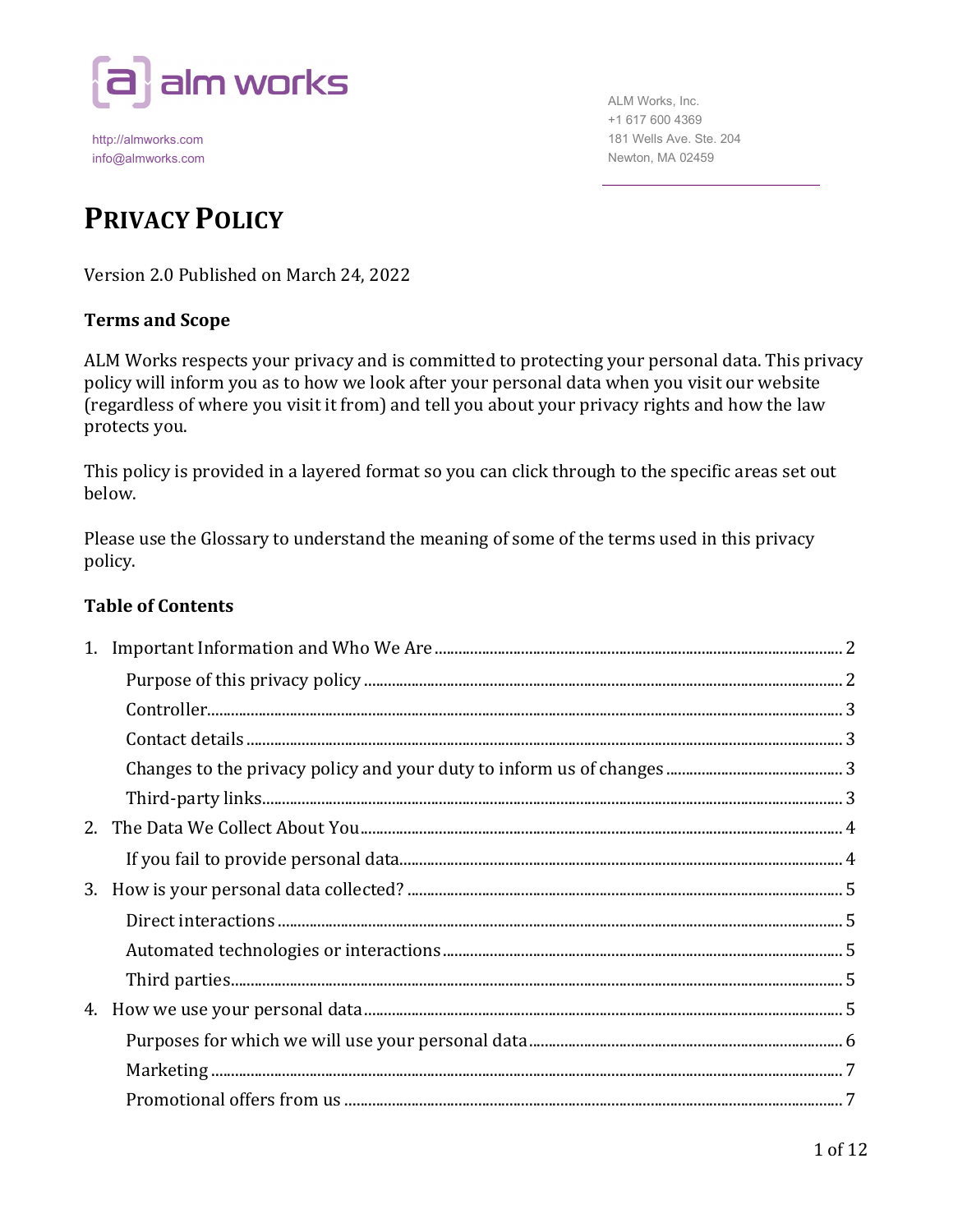| 6. |  |
|----|--|
| 7. |  |
| 8. |  |
|    |  |
|    |  |
|    |  |
|    |  |
|    |  |
|    |  |
|    |  |
|    |  |
|    |  |

## <span id="page-1-0"></span>**1. Important Information and Who We Are**

## <span id="page-1-1"></span>**Purpose of this privacy policy**

This privacy policy aims to give you information on how ALM Works collects and processes your personal data through your use of this website, including any data you may provide through this website when you access or download our various online resources, contact us by email, post or telephone, apply for one of our available positions, or subscribe to our newsletter and updates.

This website is not intended for children and we do not knowingly collect data relating to children.

In our processing of personal data in connection with services we provide to our customers, we act as a data processor under applicable data privacy laws, and in that context, our customers act as data controllers on behalf of which we process data for purposes of the services. When we act as data processor, our processing of data isn't governed by this privacy policy but by our Data Processor Addendum or other data processing terms in place between ALM Works and each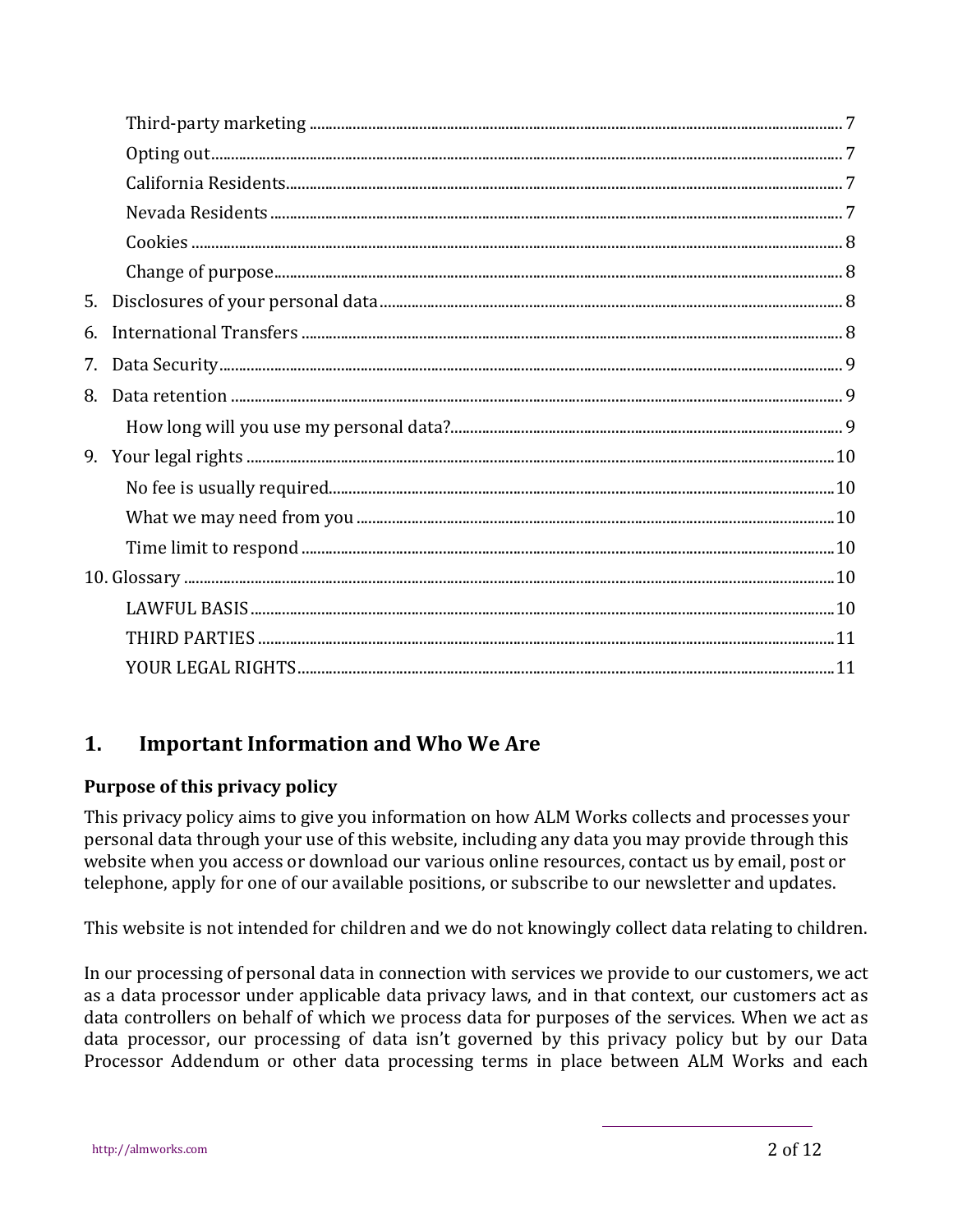customer. For more information on our processing as a data processor, please contact the customer that collected your personal data in connection with the services.

It is important that you read this privacy policy together with any other privacy policy or fair processing policy we may provide on specific occasions when we are collecting or processing personal data about you so that you are fully aware of how and why we are using your data. This privacy policy supplements other notices and privacy policies and is not intended to override them.

## <span id="page-2-0"></span>**Controller**

This privacy policy is issued on behalf of ALM Works. ALM Works is the controller and is responsible for this website.

We have appointed a data privacy manager who is responsible for overseeing questions in relation to this privacy policy. If you have any questions about this privacy policy, including any requests to exercise your legal rights, please contact our data privacy manager using the details below.

## <span id="page-2-1"></span>**Contact details**

If you have any questions about this privacy policy or our privacy practices, please contact our data privacy manager in the following ways:

Full name of legal entity: ALM Works Inc.

Email address: [privacy@almworks.com](mailto:privacy@almworks.com)

Postal address: 181 Wells Ave., Suite 204, Newton, MA 02459, USA

If you are based in the European Union, please note you also have the right to make a complaint at any time to your national supervisory authority for data protection issues. We would, however, appreciate the chance to deal with your concerns before you approach the regulator so, please contact us in the first instance.

## <span id="page-2-2"></span>**Changes to the privacy policy and your duty to inform us of changes**

We keep our privacy policy under regular review. This version was last updated on March 21, 2022.

It is important that the personal data we hold about you is accurate and current. Please keep us informed if your personal data changes during your relationship with us.

## <span id="page-2-3"></span>**Third-party links**

This website may include links to third-party websites, plug-ins, and applications. Clicking on those links or enabling those connections may allow third parties to collect or share data about you. We do not control these third-party websites and are not responsible for their privacy statements. When you leave our website, we encourage you to read the privacy policy of every website you visit.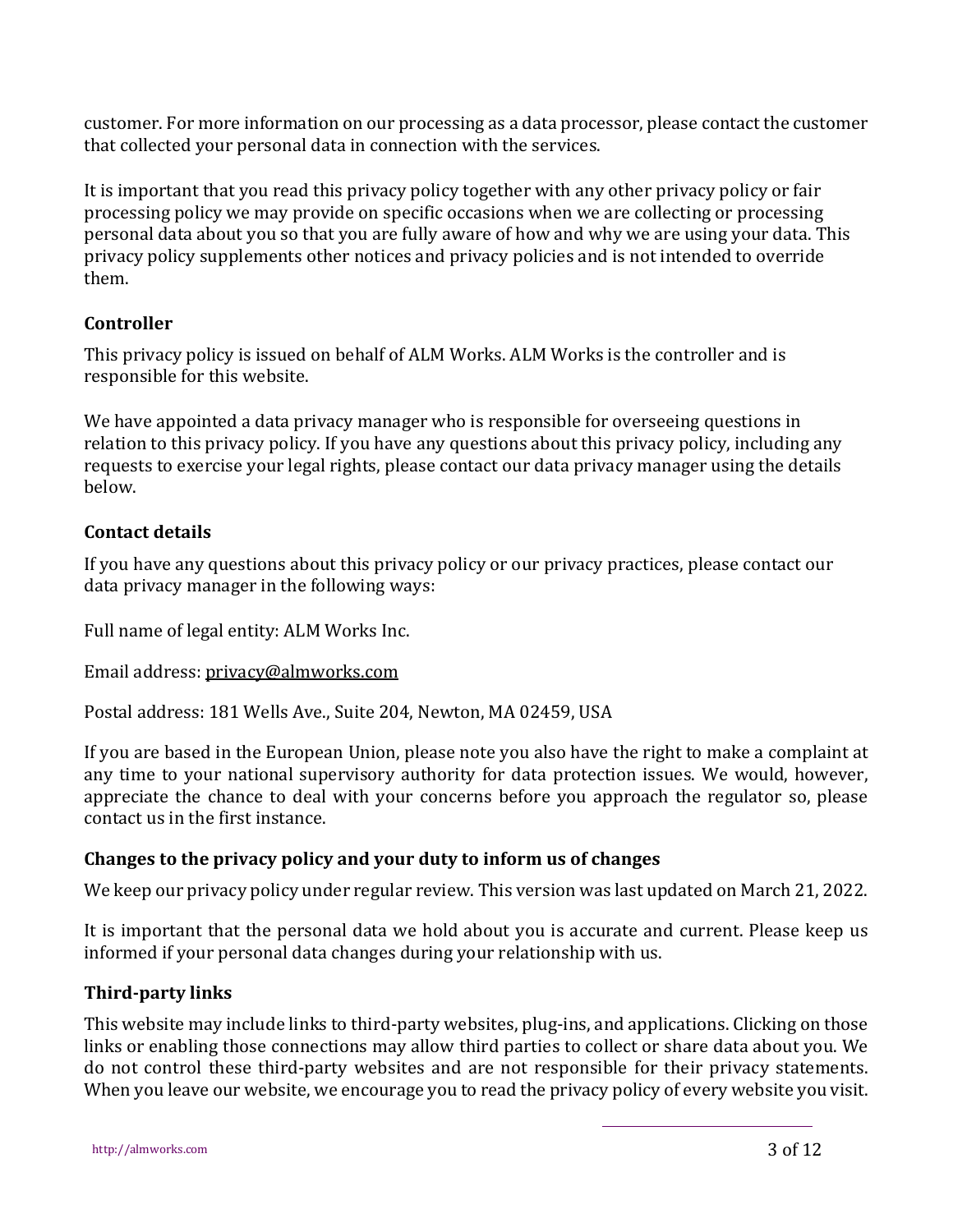## <span id="page-3-0"></span>**2. The Data We Collect About You**

Personal data, or personal information, means any information about an individual from which that person can be identified. It does not include data where the identity has been removed (anonymous data).

We may collect, use, store and transfer different kinds of personal data about you which we have grouped together as follows:

- **Identity Data** includes first name, maiden name, last name, username, and gender.
- **Contact Data** includes billing address, postal address, email address, and telephone numbers.
- **Technical Data** includes internet protocol (IP) address, your login data, browser type, and version, time zone setting and location, browser plug-in types and versions, operating system and platform, and other technology on the devices you use to access this website.
- **Usage Data** includes information about how you use our website and services.
- **Marketing and Communications Data** includes your preferences in receiving marketing from us and our third parties and your communication preferences.
- **Employment Data** includes your academic history, professional experience, and other CV information.

We also collect, use, and share **Aggregated Data** such as statistical or demographic data for any purpose. Aggregated Data could be derived from your personal data but is not considered personal data in law as this data will **not** directly or indirectly reveal your identity. For example, we may aggregate your Usage Data to calculate the percentage of users accessing a specific website feature. However, if we combine or connect Aggregated Data with your personal data so that it can directly or indirectly identify you, we treat the combined data as personal data which will be used in accordance with this privacy policy.

We do not collect any **Special Categories of Personal Data** about you (this includes details about your race or ethnicity, religious or philosophical beliefs, sex life, sexual orientation, political opinions, trade union membership, information about your health, and genetic and biometric data). Nor do we collect any information about criminal convictions and offenses.

### <span id="page-3-1"></span>**If you fail to provide personal data**

Where we need to collect personal data by law, or under the terms of a contract we have with you, and you fail to provide that data when requested, we may not be able to perform the contract we have or are trying to enter into with you (for example, to provide you with our products and services). In this case, we may have to cancel a product or service you have with us but we will notify you if this is the case at the time.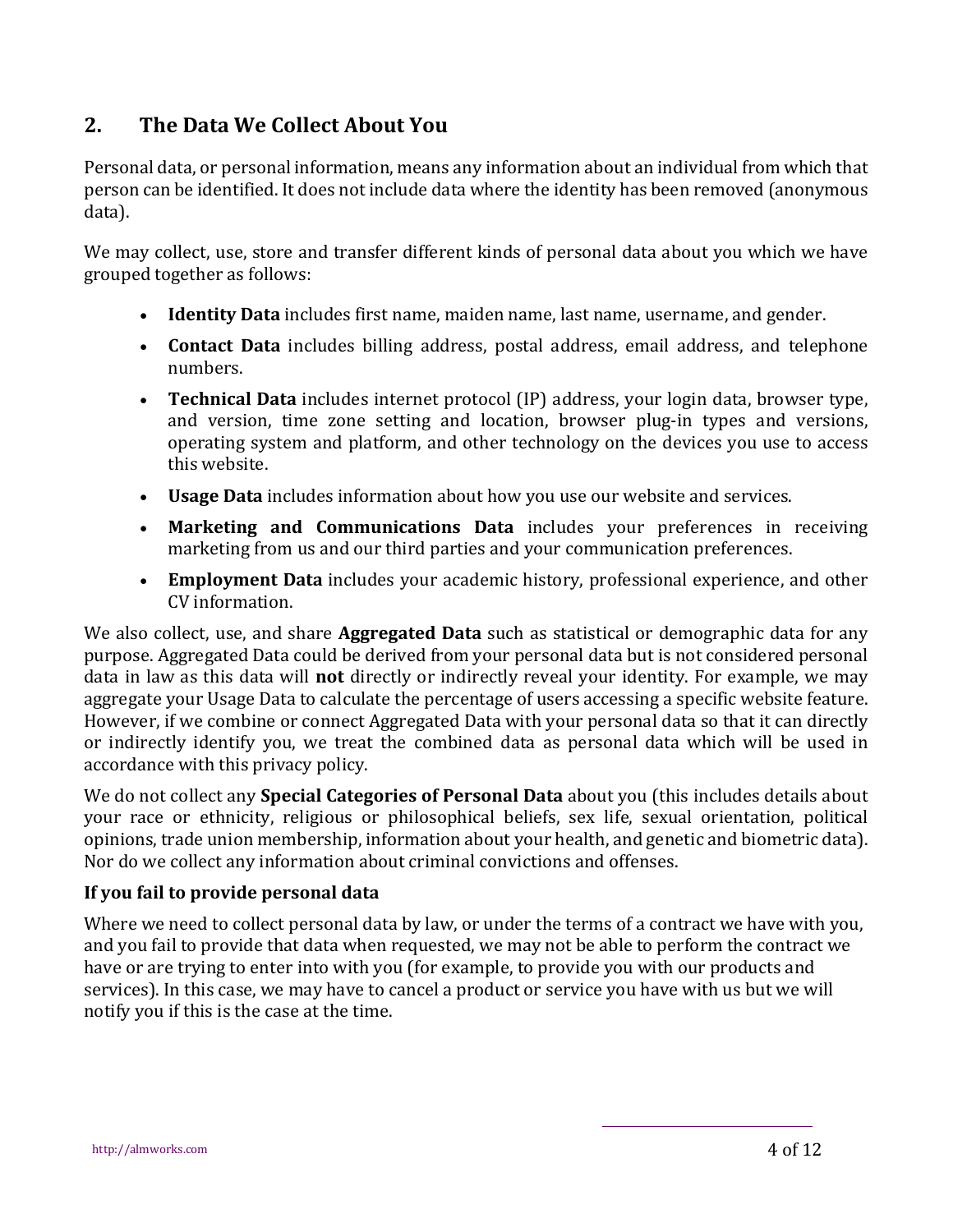## <span id="page-4-0"></span>**3. How is your personal data collected?**

We use different methods to collect data from and about you including through:

### <span id="page-4-1"></span>**Direct interactions**

You may give us your Identity and Contact Data by filling in forms or by corresponding with us by post, phone, email or otherwise. This includes personal data we collect about you when you:

- apply for our products and services;
- create an account on our website;
- subscribe to our service or publications;
- request marketing to be sent to you; or
- give us feedback or contact us.

### <span id="page-4-2"></span>**Automated technologies or interactions**

As you interact with our website, we will automatically collect Technical Data about your equipment, browsing actions, and patterns. We collect this personal data by using cookies and other similar technologies. We may also receive Technical Data about you if you visit other websites employing our cookies. Please see ou[r cookie policy](https://almworks.com/company/legal/privacy.html) for further details.

## <span id="page-4-3"></span>**Third parties**

We will receive personal data about you from various third parties and public sources as set out below:

> • Technical Data from analytics providers such as Google and Amplitude based in the United States.

## <span id="page-4-4"></span>**4. How we use your personal data**

We will only use your personal data when the law allows us to. Most commonly, we will use your personal data in the following circumstances:

- Where we need to perform the contract we are about to enter into or have entered into with you.
- Where it is necessary for our legitimate interests (or those of a third party) and your interests and fundamental rights do not override those interests.
- Where we need to comply with a legal obligation.

If you are based in the European Union, please see [GLOSSARY, LAWFUL BASIS](https://docs.google.com/document/d/1keo7qyOhApmax9qspAlHB35v2F0f0Eda/edit#bookmark=id.4k668n3) to find out more about the types of lawful basis that we will rely on to process your personal data.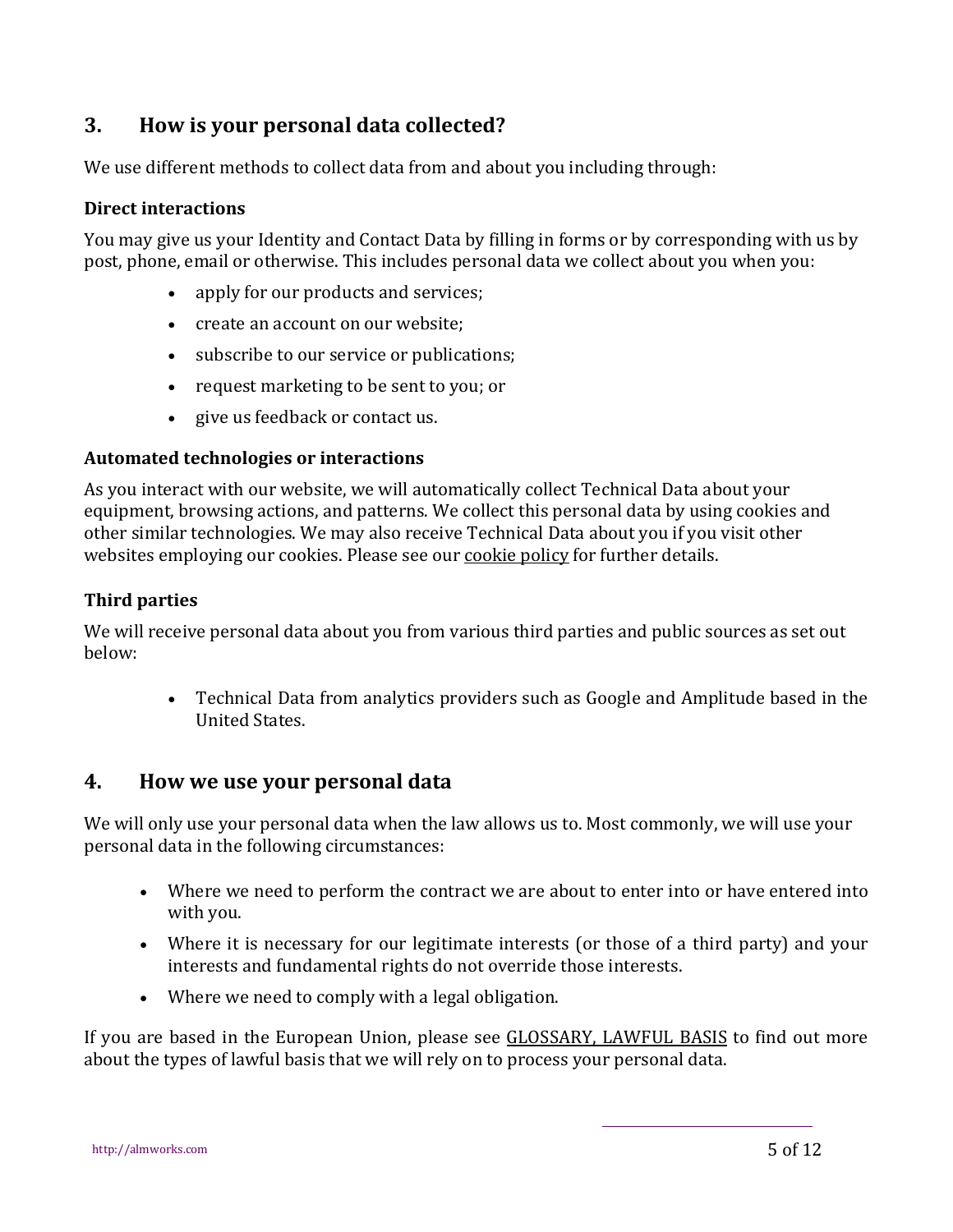Generally, we do not rely on consent as a legal basis for processing your personal data although we will get your consent before sending third-party direct marketing communications to you via email or text message. You have the right to withdraw consent to marketing at any time by contacting us.

## <span id="page-5-0"></span>**Purposes for which we will use your personal data**

We have set out below, in a table format, a description of all the ways we plan to use your personal data, and which of the legal bases we rely on to do so. We have also identified what our legitimate interests are where appropriate.

| <b>Purpose/Activity</b>                                                                                                                                                                          | <b>Type of data</b>                                                                                             | Lawful basis for processing including<br>basis of legitimate interest                                                                                                                                                                                                                                       |
|--------------------------------------------------------------------------------------------------------------------------------------------------------------------------------------------------|-----------------------------------------------------------------------------------------------------------------|-------------------------------------------------------------------------------------------------------------------------------------------------------------------------------------------------------------------------------------------------------------------------------------------------------------|
| To register you as a new<br>customer                                                                                                                                                             | (a) Identity<br>(b) Contact                                                                                     | Performance of a contract with you                                                                                                                                                                                                                                                                          |
| To manage our relationship<br>with you which will include<br>notifying you about changes to<br>our terms of use or our privacy<br>policy                                                         | (a) Identity<br>(b) Contact<br>(c) Profile<br>(d) Marketing and<br>Communications                               | (a) Performance of a contract with you (to<br>inform you of any changes to our terms<br>and conditions)<br>(b) Necessary to comply with a legal<br>obligation (to inform you of any changes<br>to our privacy policy)                                                                                       |
| To administer and protect our<br>business and this<br>website<br>troubleshooting,<br>(including)<br>data analysis, testing, system<br>maintenance,<br>support,<br>reporting and hosting of data) | (a) Identity<br>(b) Contact<br>(c) Technical                                                                    | (a) Necessary for our legitimate interests<br>(for running our business, provision of<br>administration and IT services, network<br>security, to prevent fraud and in the<br>context of a business reorganization or<br>group restructuring exercise)<br>(b) Necessary to comply with a legal<br>obligation |
| To deliver relevant website<br>content to you                                                                                                                                                    | (a) Identity<br>(b) Contact<br>(c) Profile<br>(d) Usage<br>(e) Marketing and<br>Communications<br>(f) Technical | Necessary for our legitimate interests (to<br>how<br>study<br>customers<br>use<br>our<br>products/services, to develop them, to<br>grow our business and to inform our<br>marketing strategy)                                                                                                               |
| To<br>data<br>analytics to<br>use<br>website,<br>improve<br>our<br>products/services, marketing,<br>customer relationships<br>and<br>experiences                                                 | (a) Technical<br>(b) Usage                                                                                      | Necessary for our legitimate interests (to<br>define types of customers for<br>our<br>products and services, to keep our<br>website updated and relevant, to develop<br>our business and to inform our marketing<br>strategy)                                                                               |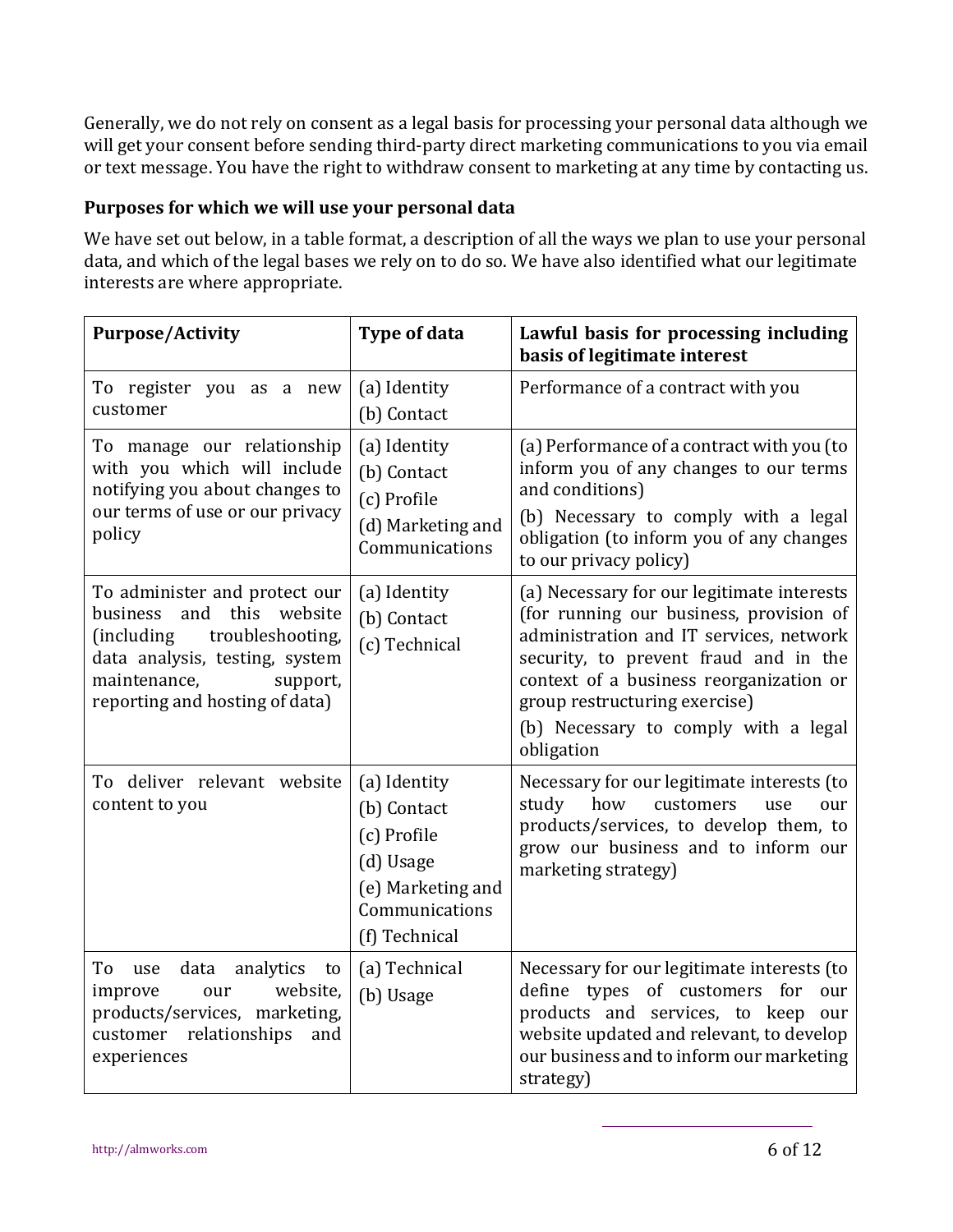| To<br>suggestions<br>make<br>and<br>recommendations to you about<br>goods or services that may be<br>of interest to you | (a) Identity<br>(b) Contact<br>(c) Technical<br>(d) Usage<br>(e) Profile<br>(f) Marketing and<br>Communications | Necessary for our legitimate interests (to<br>develop our products/services and grow<br>our business)                      |
|-------------------------------------------------------------------------------------------------------------------------|-----------------------------------------------------------------------------------------------------------------|----------------------------------------------------------------------------------------------------------------------------|
| To respond to your inquiries<br>employment<br>related<br>to<br>opportunities                                            | (a) Identity<br>(b) Contact<br>(c) Employment                                                                   | Performance of a contract with you in<br>order to take steps at your request prior<br>to entering into a contract with you |

### <span id="page-6-0"></span>**Marketing**

We strive to provide you with choices regarding certain personal data uses, particularly around marketing and advertising.

#### <span id="page-6-1"></span>**Promotional offers from us**

We may use your Identity, Contact, Technical, Usage, and Profile Data to form a view on what we think you may want or need, or what may be of interest to you. This is how we decide which products, services and offers may be relevant for you.

You will receive marketing communications from us if you have requested information from us or purchased products or services from us and you have not opted out of receiving that marketing.

#### <span id="page-6-2"></span>**Third-party marketing**

We will get your express opt-in consent before we share your personal data with any third party for marketing purposes.

#### <span id="page-6-3"></span>**Opting out**

You can ask us to stop sending you marketing messages at any time by following the opt-out links on any marketing message and updating your preferences; by [unsubscribing](https://alm.works/unsubscribe) from ALM Works communications here: https://alm.works/unsubscribe; or by contacting us.

#### <span id="page-6-4"></span>**California Residents**

California's "Shine the Light" law permits California residents to annually request and obtain information free of charge about what personal information is disclosed to third parties for direct marketing purposes in the preceding calendar year. For more information on these disclosures, please contact us at privacy@almworks.com.

#### <span id="page-6-5"></span>**Nevada Residents**

Nevada residents who wish to exercise their sale opt-out rights under Nevada Revised Statutes Chapter 603A may submit a request to this designated address: [privacy@almworks.com.](mailto:privacy@almworks.com)  However, please know we do not currently sell data triggering that statute's opt-out requirements.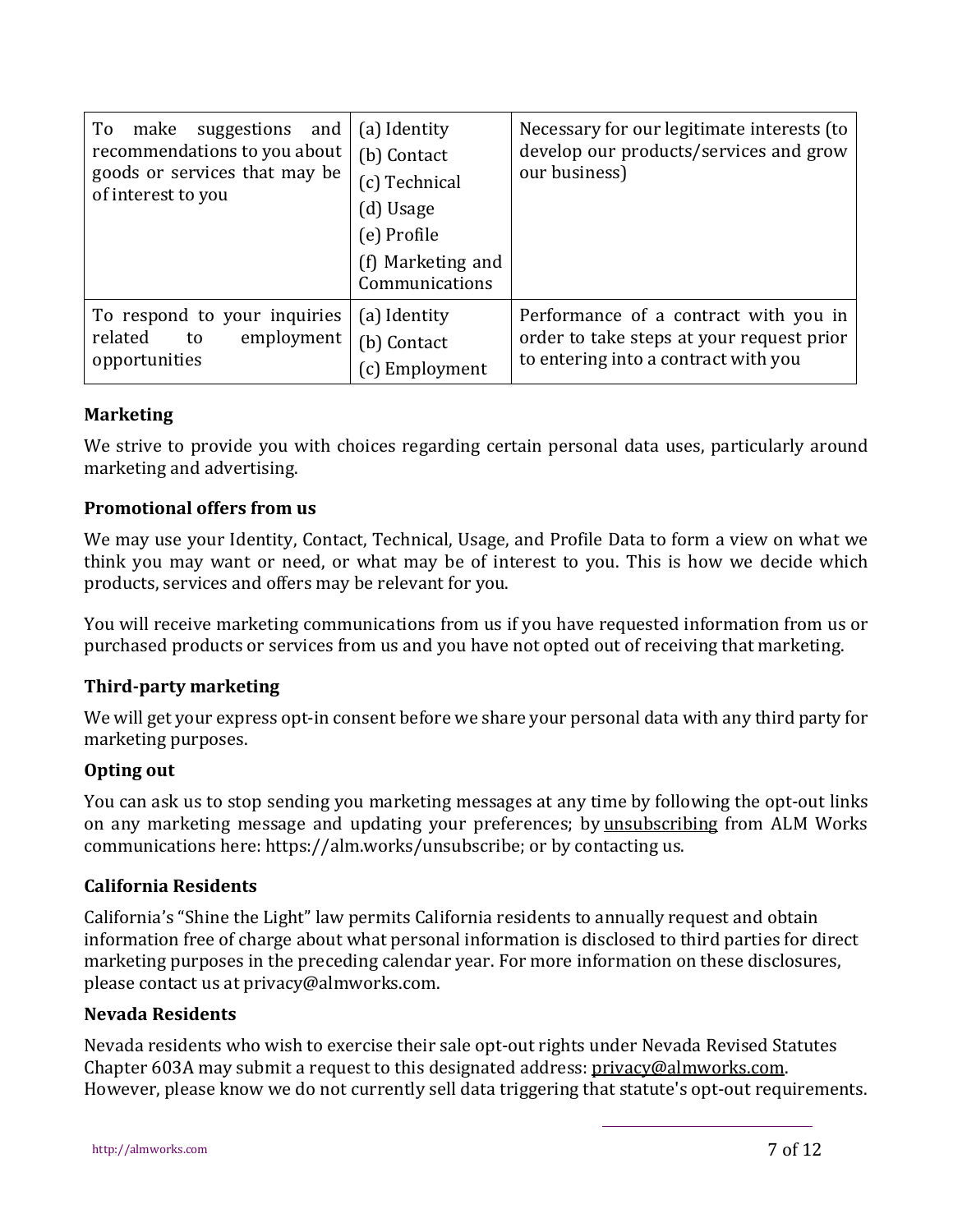## <span id="page-7-0"></span>C**ookies**

You can set your browser to refuse all or some browser cookies or to alert you when websites set or access cookies. If you disable or refuse cookies, please note that some parts of this website may become inaccessible or not function properly. For more information about the cookies we use, please see [https://almworks.com/company/legal/privacy.html.](https://almworks.com/company/legal/privacy.html)

### <span id="page-7-1"></span>C**hange of purpose**

We will only use your personal data for the purposes for which we collected it unless we reasonably consider that we need to use it for another reason and that reason is compatible with the original purpose. If you wish to get an explanation as to how the processing for the new purpose is compatible with the original purpose, please contact us.

If we need to use your personal data for an unrelated purpose, we will notify you and we will explain the legal basis which allows us to do so.

Please note that we may process your personal data without your knowledge or consent, in compliance with the above rules, where this is required or permitted by law.

## <span id="page-7-2"></span>**5. Disclosures of your personal data**

We may share your personal data with the parties set out below for the purposes set out in the table *[Purposes for which we will use your personal](https://docs.google.com/document/d/1keo7qyOhApmax9qspAlHB35v2F0f0Eda/edit#bookmark=id.3j2qqm3) data* above.

- Internal Third Parties as set out in the *[Glossary](https://docs.google.com/document/d/1keo7qyOhApmax9qspAlHB35v2F0f0Eda/edit#bookmark=id.3l18frh)*.
- External Third Parties as set out in the *[Glossary](https://docs.google.com/document/d/1keo7qyOhApmax9qspAlHB35v2F0f0Eda/edit#bookmark=id.3l18frh)*.
- Third parties to whom we may choose to sell, transfer or merge parts of our business or our assets. Alternatively, we may seek to acquire other businesses or merge with them. If a change happens to our business, then the new owners may use your personal data in the same way as set out in this privacy policy.

We require all third parties to respect the security of your personal data and to treat it in accordance with the law. We do not allow our third-party service providers to use your personal data for their own purposes and only permit them to process your personal data for specified purposes and in accordance with our instructions.

## <span id="page-7-3"></span>**6. International Transfers**

We largely operate in the United States and Russia, and therefore if you reside outside of the U.S. or Russia you understand and agree that your personal data may be transferred to, stored, or processed in, the U.S. and/or Russia by us and our third-party hosting providers. Furthermore, you understand that U.S. and Russian laws may not afford the same level of protection to personal information as those afforded in your country. Personal Information may be transferred for the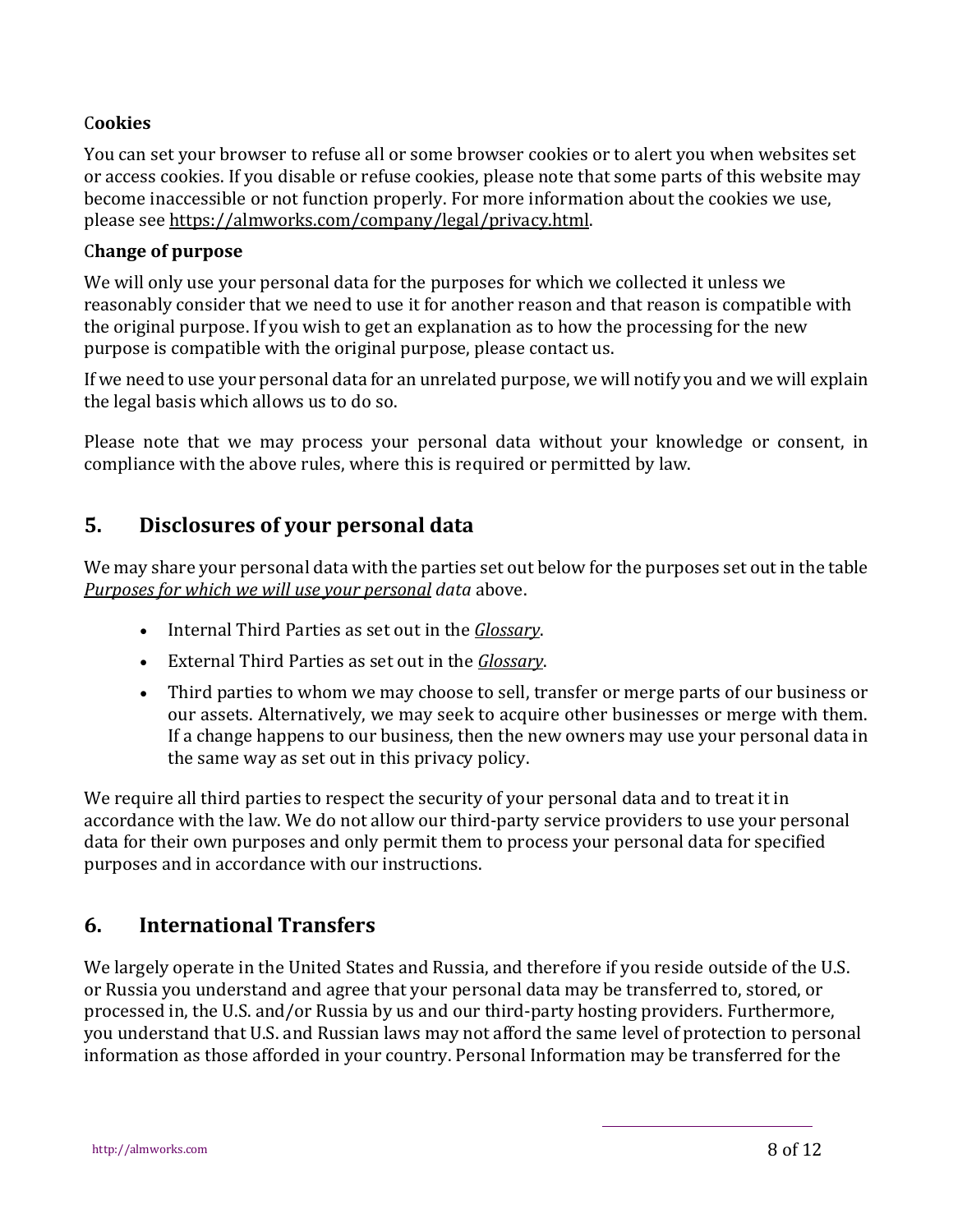performance of a contract or as required for the implementation of pre-contractual measures taken at your request or to establish or exercise our legal rights.

Many of our external third parties are based outside the EEA so their processing of your personal data, if you are based in the European Union, will also involve a transfer of data outside the EEA.

## <span id="page-8-0"></span>**7. Data Security**

We have put in place appropriate security measures to prevent your personal data from being accidentally lost, used, or accessed in an unauthorized way, altered or disclosed. In addition, we limit access to your personal data to those employees, agents, contractors, and other third parties who have a business need to know. They will only process your personal data on our instructions and they are subject to a duty of confidentiality.

We have put in place procedures to deal with any suspected personal data breach and will notify you and any applicable regulator of a breach where we are legally required to do so.

## <span id="page-8-1"></span>**8. Data retention**

## <span id="page-8-2"></span>**How long will you use my personal data?**

We will only retain your personal data for as long as reasonably necessary to fulfill the purposes we collected it for, including for the purposes of satisfying any legal, regulatory, tax, accounting, or reporting requirements. We may retain your personal data for a longer period in the event of a complaint or if we reasonably believe there is a prospect of litigation in respect to our relationship with you.

To determine the appropriate retention period for personal data, we consider the amount, nature, and sensitivity of the personal data, the potential risk of harm from unauthorized use or disclosure of your personal data, the purposes for which we process your personal data, and whether we can achieve those purposes through other means, and the applicable legal, regulatory, tax, accounting or other requirements.

Details of retention periods for different aspects of your personal data are available by contacting us.

In some circumstances you can ask us to delete your data: see [*your legal rights*] below for further information.

In some circumstances, we will anonymize your personal data (so that it can no longer be associated with you) for research or statistical purposes, in which case we may use this information indefinitely without further notice to you.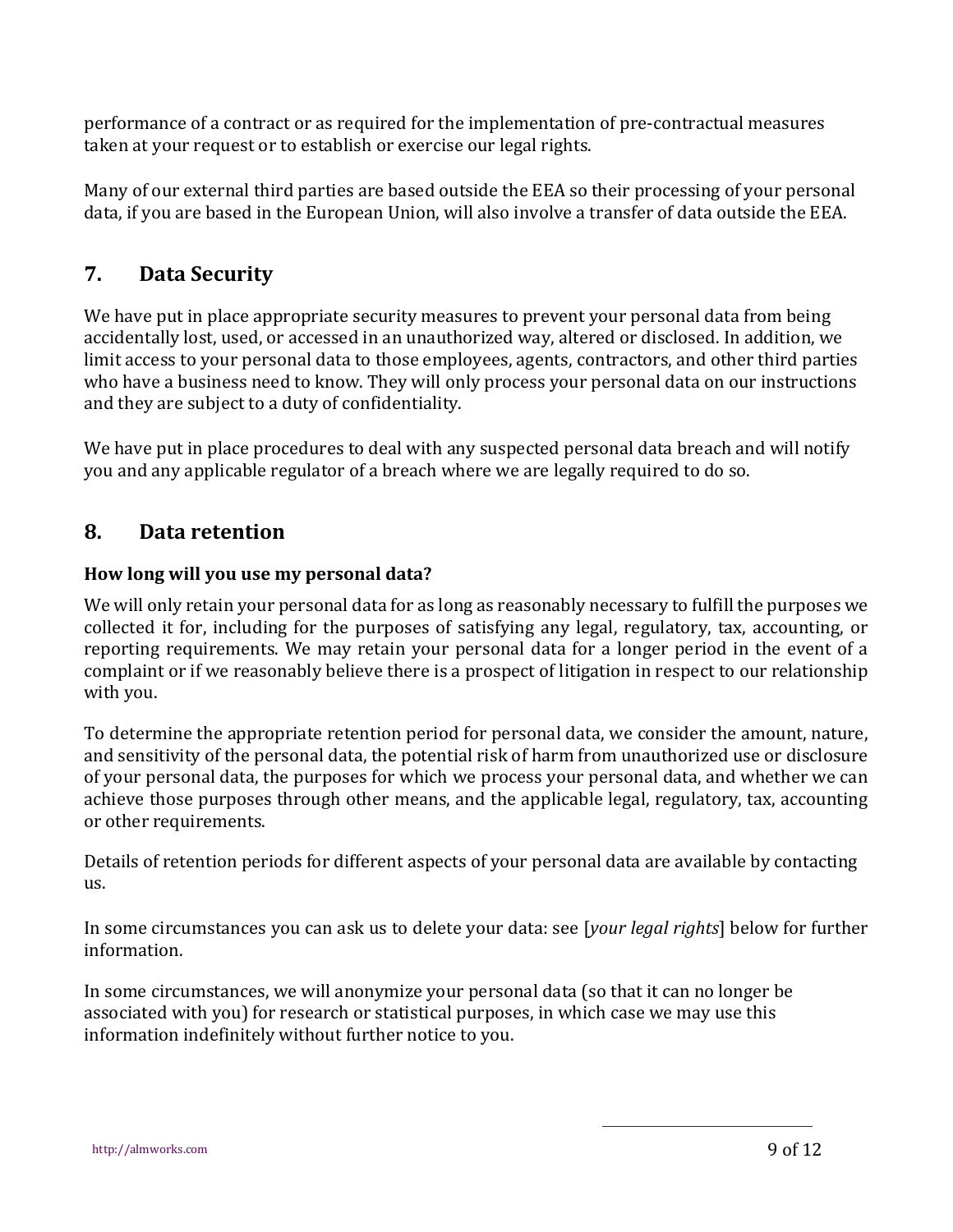## <span id="page-9-0"></span>**9. Your legal rights**

Under certain circumstances, you have rights under data protection laws in relation to your personal data. Please click on the links below to find out more about these rights:

- [Request access to your personal data.](https://docs.google.com/document/d/1keo7qyOhApmax9qspAlHB35v2F0f0Eda/edit#bookmark=id.1664s55)
- [Request correction of your personal data.](https://docs.google.com/document/d/1keo7qyOhApmax9qspAlHB35v2F0f0Eda/edit#bookmark=id.3q5sasy)
- [Request erasure of your personal data.](https://docs.google.com/document/d/1keo7qyOhApmax9qspAlHB35v2F0f0Eda/edit#bookmark=id.25b2l0r)
- [Object to processing of your personal data.](https://docs.google.com/document/d/1keo7qyOhApmax9qspAlHB35v2F0f0Eda/edit#bookmark=id.kgcv8k)
- [Request restriction of processing your personal data.](https://docs.google.com/document/d/1keo7qyOhApmax9qspAlHB35v2F0f0Eda/edit#bookmark=id.34g0dwd)
- [Request transfer of your personal data.](https://docs.google.com/document/d/1keo7qyOhApmax9qspAlHB35v2F0f0Eda/edit#bookmark=id.1jlao46)
- [Right to withdraw consent.](https://docs.google.com/document/d/1keo7qyOhApmax9qspAlHB35v2F0f0Eda/edit#bookmark=id.43ky6rz)

If you wish to exercise any of the rights set out above, please contact our data privacy manager at [privacy@almworks.com.](mailto:privacy@almworks.com)

### <span id="page-9-1"></span>**No fee is usually required**

You will not have to pay a fee to access your personal data (or to exercise any of the other rights). However, we may charge a reasonable fee if your request is clearly unfounded, repetitive or excessive. Alternatively, we could refuse to comply with your request in these circumstances.

#### <span id="page-9-2"></span>**What we may need from you**

We may need to request specific information from you to help us confirm your identity and ensure your right to access your personal data (or to exercise any of your other rights). This is a security measure to ensure that personal data is not disclosed to any person who has no right to receive it. We may also contact you to ask you for further information in relation to your request to speed up our response.

#### <span id="page-9-3"></span>**Time limit to respond**

We try to respond to all legitimate requests within one month. Occasionally it could take us longer than a month if your request is particularly complex or you have made a number of requests. In this case, we will notify you and keep you updated.

## <span id="page-9-4"></span>**10. Glossary**

### <span id="page-9-5"></span>**LAWFUL BASIS**

**Legitimate Interest** means the interest of our business in conducting and managing our business to enable us to give you the best service/product and the best and most secure experience. We make sure we consider and balance any potential impact on you (both positive and negative) and your rights before we process your personal data for our legitimate interests. We do not use your personal data for activities where our interests are overridden by the impact on you (unless we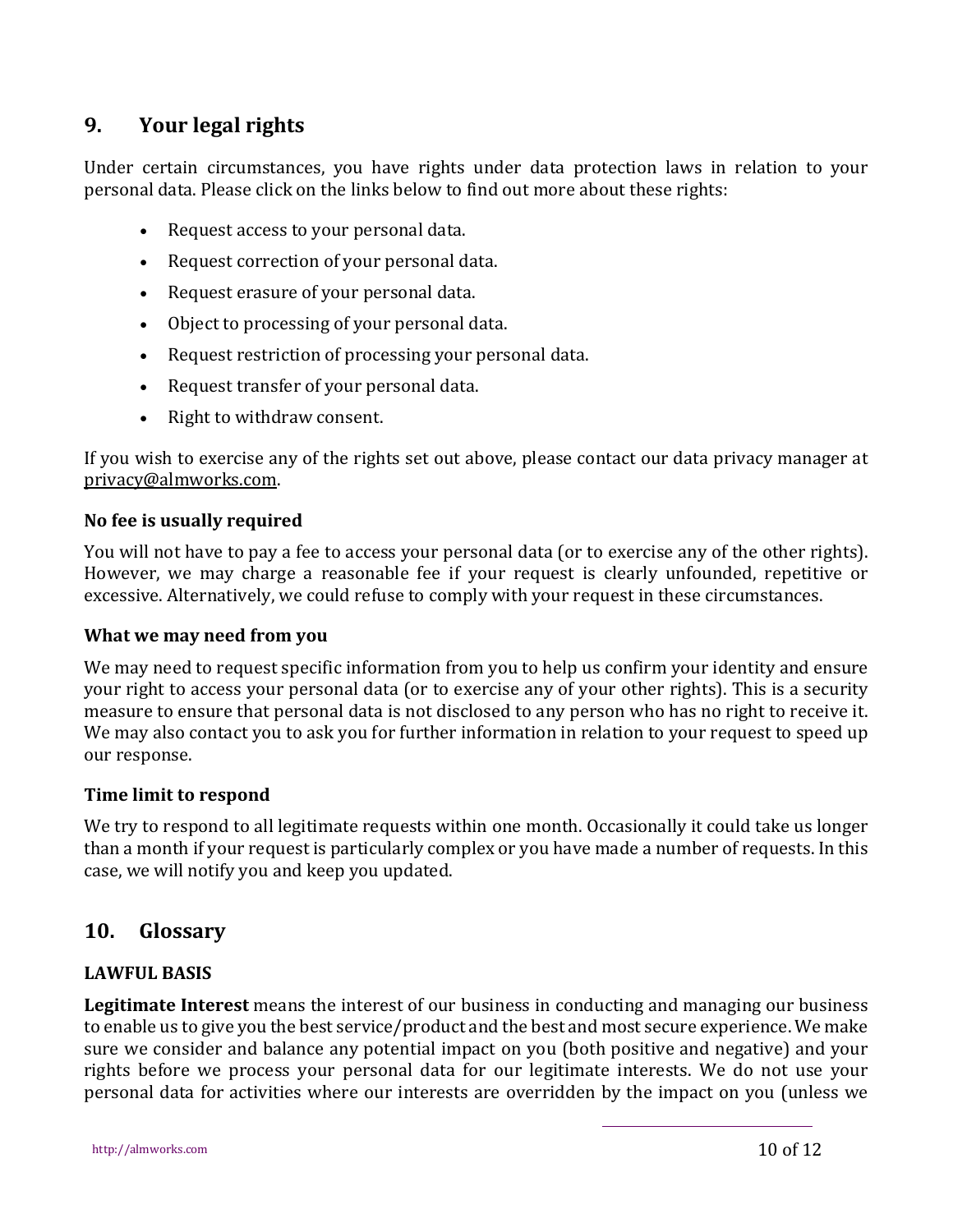have your consent or are otherwise required or permitted to by law). You can obtain further information about how we assess our legitimate interests against any potential impact on you in respect of specific activities by contacting us.

**Performance of Contract** means processing your data where it is necessary for the performance of a contract to which you are a party or to take steps at your request before entering into such a contract.

**Comply with a legal obligation** means processing your personal data where it is necessary for compliance with a legal obligation that we are subject to.

### <span id="page-10-0"></span>**THIRD PARTIES**

### **Internal Third Parties**

Other companies in the ALM Works Group acting as joint controllers or processors and who are based in the United States and Russia and provide various Product Management, Technical Support, Customer Service, Sales, Marketing, Business Development, Software Development, Accounting, HR, and IT Services.

### **External Third Parties**

- Service providers, such as Google, Atlassian, Salesforce, MailChimp, Intuit, BlueSnap acting as processors based in Europe and/or the United States who provide market research, email marketing, invoicing payment processing, billing, IT, fraud and risks prevention, product and operational support, and system administration services.
- Professional advisers acting as processors or joint controllers including lawyers, bankers, auditors, and insurers based in the United States, Canada, and European Union, who provide consultancy, banking, legal, insurance, and accounting services.

### <span id="page-10-1"></span>**YOUR LEGAL RIGHTS**

You have the right to:

**Request access** to your personal data (commonly known as a "data subject access request"). This enables you to receive a copy of the personal data we hold about you and to check that we are lawfully processing it.

Request **correction** of the personal data that we hold about you. This enables you to have any incomplete or inaccurate data we hold about you corrected, though we may need to verify the accuracy of the new data you provide to us.

Request **erasure** of your personal data. This enables you to ask us to delete or remove personal data where there is no good reason for us to continue to process it. You also have the right to ask us to delete or remove your personal data where you have successfully exercised your right to object